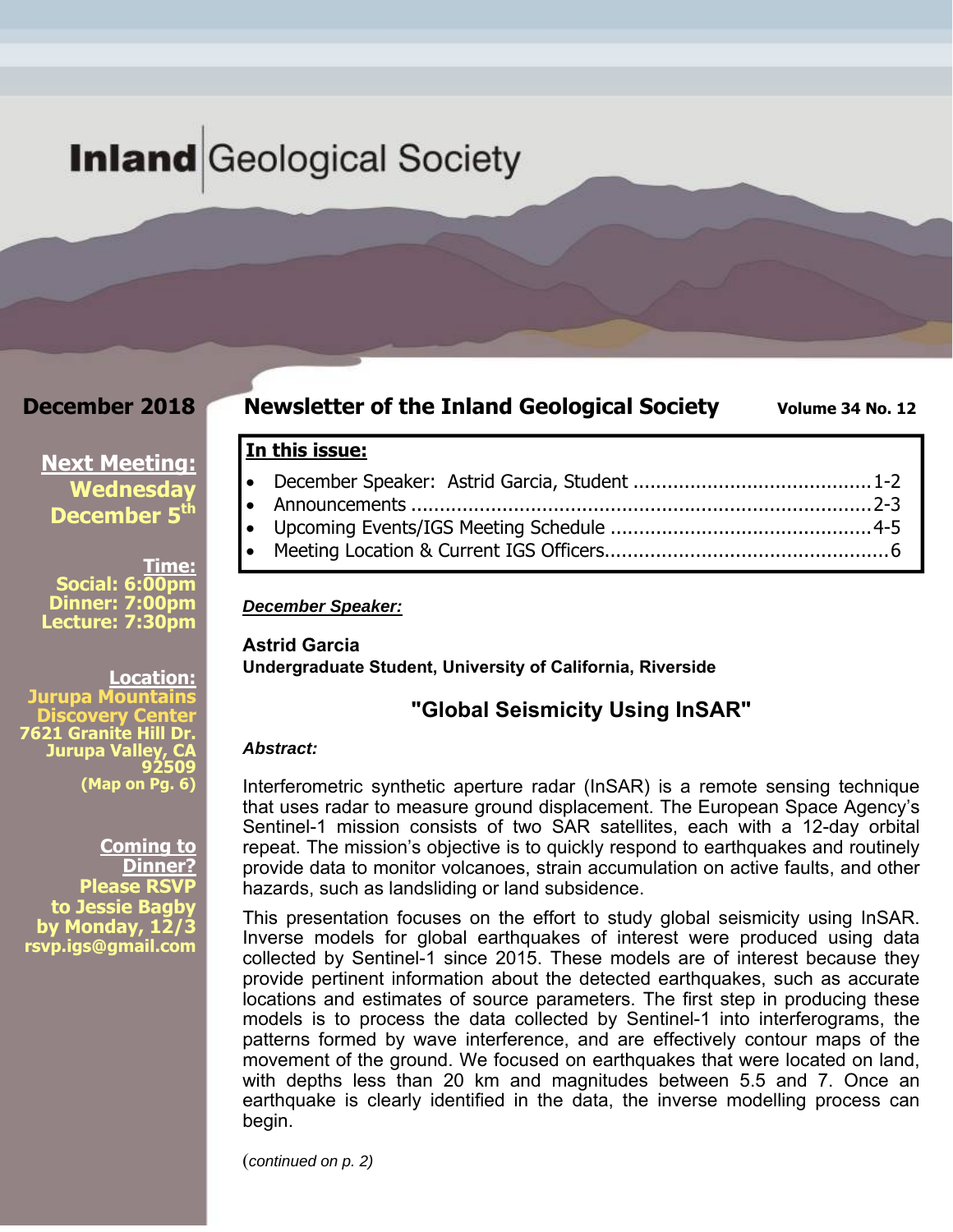### Abstract (cont.)

Thus far, we have produced models for earthquakes that have occurred near Huarichancara, Peru, Machaze, Mozambique, Sary-Tash, Kyrgyzstan, and Yilkiqi, China. Ultimately, the information acquired from these earthquake models contributes to our understanding of the tectonics of each source region, and can be used to calibrate seismic locations and models.

#### *Speaker Biography:*

Astrid Garcia is currently an undergraduate student majoring in general geology at the University of California, Riverside (UCR). She transferred there from Riverside City College where she participated in the Geoscientist Development (GEODE) Program. Through this program she was mentored by Dr. Gareth Funning, associate professor at UCR, where they researched earthquake detectability using interferometric synthetic aperture radar (InSAR). She is co-author on their recently published paper, "A systematic study of earthquake detectability using Sentinel-1 Interferometric Wide Swath data." In addition to her interest in remote sensing technology, Astrid is president of the Geology Student Organization at UCR. She encourages her peers to learn about their local geology and to be active members in their community through local volunteer work and professional outreach.

### ALL IGS MEMBERS ARE INVITED TO COMPLETE AND SUBMIT AN OFFICER AND BOARD MEMBER BALLOT, INCLUDED WITH THIS NEWSLETTER, FOR THE SELECTION OF PRESIDENT, SECRETARY, WEB MASTER, AND NEWSLETTER EDITOR FOR 2019-2020. BALLOTS SHOULD BE SUBMITTED BY EMAIL TO RSVP.IGS@GMAIL.COM.

## **Check out IGS's Facebook Page at https://www.facebook.com/groups/InlandGeo/**

Contact Margaret Gooding at at mgooding@roadrunner.com to join.

**AEG** is accepting abstracts for a Shlemon Specialty conference titled *State of the Science: Investigation of Active Fault s in the Basin and Range Province* to be held at the UNLV Campus, Las Vegas, Nevada on March 28-29, 2019. The deadline for abstract submittal is January 15, 2019. For additional information, see the flyer at https://www.aegweb.org/resource/resmgr/shlemon\_march\_28-29\_2019\_ver.pdf, or contact John H. Peck  $(702-556-5229, \text{ email: } \text{peckj1}(\hat{\omega})$ uno.com) or Gary Luce  $(775-883-1600, \text{ email: } \text{luceg}(\hat{\omega})$ charter.net).

**Marino Engineering Associates, Inc. (MEA)** announces a workshop titled *Introduction to Numerical Modeling in Geotechnical Engineering with Emphasis on FLAC Modeling* to be held January 25-26, 2019, in downtown Los Angeles. The course will be taught by Dr. Siavash Zamiran, P.E., the 2018 ASCE St. Louis Young Engineer of the Year, and is recommended for civil, geotechnical, mining, petroleum, and geological engineers. MEA is offering a \$200 registration discount to AEEG Inland Empire members by using the code "AEEG" when submitting the registration form. For additional information about the course and registration, visit the web page at http://meacorporation.com/event/flac/.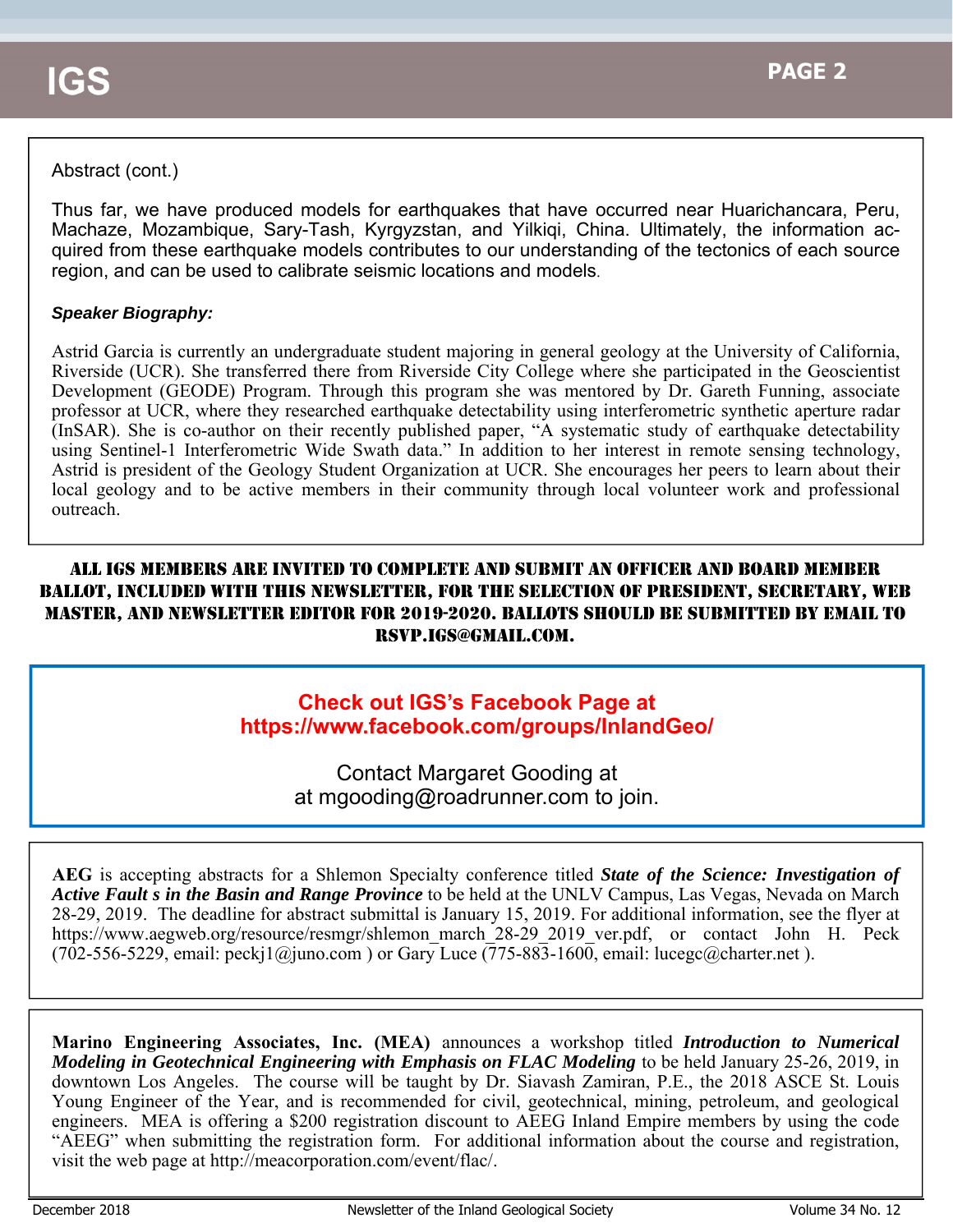#### **EMPLOYMENT OPENING**

#### **CALIFORNIA MINING AND GEOLOGY BOARD AND DEPARTMENT OF CONSERVATION State Geologist**

The State Mining and Geology Board and the Department of Conservation are accepting applications for the position of State Geologist. The California State Geologist serves as the head of the California Geological Survey (CGS), one of the largest state surveys in the nation. CGS provides scientific products and services about the state's geology, seismology, and mineral resources, including their related hazards, that affect the health, safety, and business interests of the people of California. It is one of the oldest geological surveys in the nation, and today produces more products and provides more services to more people than any other state survey.

Interested parties should submit a statement of interest and a completed Standard Form 678 (which may be supplemented by a resume) to the State Mining and Geology Board.

The position will be open until filled. For additional information and complete application instructions, visit the website at https://www.conservation.ca.gov/smgb/Pages/state-geologist-position.aspx.

### Visit the **Jurupa Mountains Discovery Center**

7621 Granite Hill Drive, Jurupa Valley, California 92509 951.685.5818

The Jurupa Mountains Discovery Center hosts the Ruth and Sam Kirkby Earth Science Museum, which houses a unique collection of exhibits including the Crestmore Quarry, fluorescent minerals, Indian artifacts, mining exhibits, petrified wood, sea shells, dinosaur exhibits, fossils, rocks and minerals, and many more.

The onsite Granite Hill Nursery stocks a large variety of cacti and succulents, and the gardens showcase mature and unique species over several acres. A collection of butterfly gardens is under construction as part of ongoing Eagle Scout Service Projects. The Center also provides hands-on educational kits for educators, houses a critter corner in the gift shop, and hosts themed toddler times on Friday afternoons.

The Center is always looking for volunteers to assist in the many on-going activities from light construction work to assisting with tours and programs. This is a worthwhile and fulfilling opportunity for scientifically-minded individuals of all ranks, from students through working professionals to retirees. This service will look great on your resume! Please contact Executive Director Wes Andree at 951/685-5818 or director@jmdc.org for further details.

*Visit the website at https://jmdc.org to learn more about the Jurupa Mountains Discovery Center!*



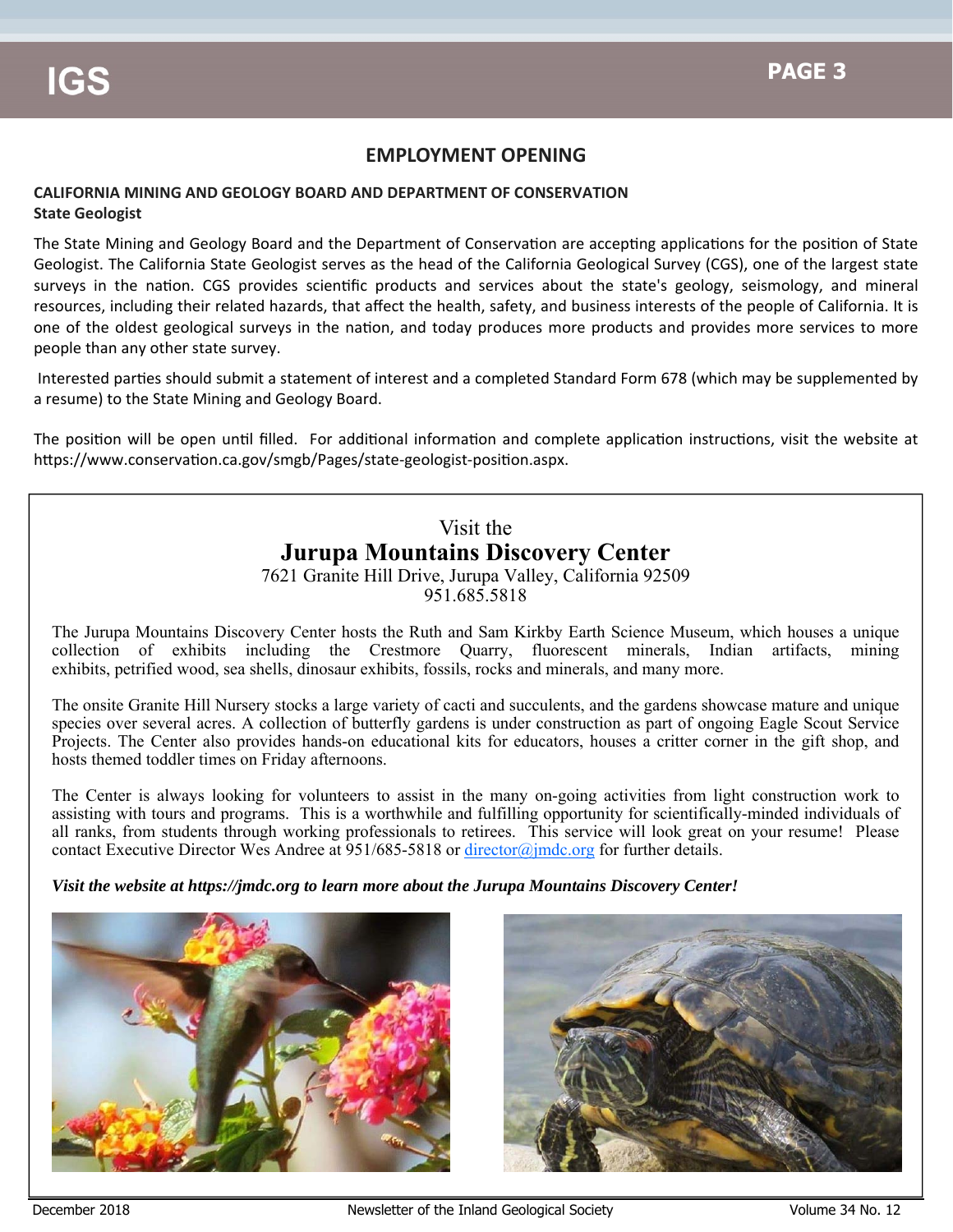# **ADDITIONAL UPCOMING EVENTS**

### **REGISTRATION NOW OPEN!**



# **GEO-CONGRESS 2019**

8th International Conference on Case Histories in Geotechnical Engineering Philadelphia, Pennsylvania | March 24-27



# **Top 5 Reasons to Attend**

- Network with your colleagues from around the world.
- . Attend Terzaghi, Peck, and Seed Award Lectures.
- **Gain essential ethics and geo-business information** at sessions provided by GBA.
- Visit exhibitors to find the latest tools, techniques, e-programs.
- **Earn Professional Development Hours (PDHs) to** maintain your professional licensure while gaining focused knowledge.
- **Experience Philadelphia.** A First World Heritage City, with its iconic 300 years of history amidst a vibrant 21st century culture and streets lined with parks, shops, public art, restaurants, and museums. Philadelphia is home to four Civil Engineering Historic Landmarks - a perfect landing spot for civil and geotechnical engineers!

# www.geocongress.org

Registration is now open for **AEG**'s *Risk Assessments for Dam and Levee Foundations Workshop* to be held April 24-26, 2019, in Denver, Colorado. This workshop will focus on the role and contributions of engineering geologists and geotechnical engineers in the Risk Informed Decision Making process in managing dam and levee safety programs, risks associated with geological potential failure modes, and communication with Risk Assessment teams. For additional course and registration information, visit the website at https://www.aegriskworkshop.org/

Plan ahead for the **Geological Society of Nevada**'s 2020 Symposium, *Vision for Discovery: Geology and Ore Deposits of the Basin and Range,* scheduled for May 12-24, 2020, at the Nugget Casino Resort in Sparks, Nevada. Abstract submittal will open soon! For more information, visit the organization's website at http://www.gsnv.org/2020-symposium/.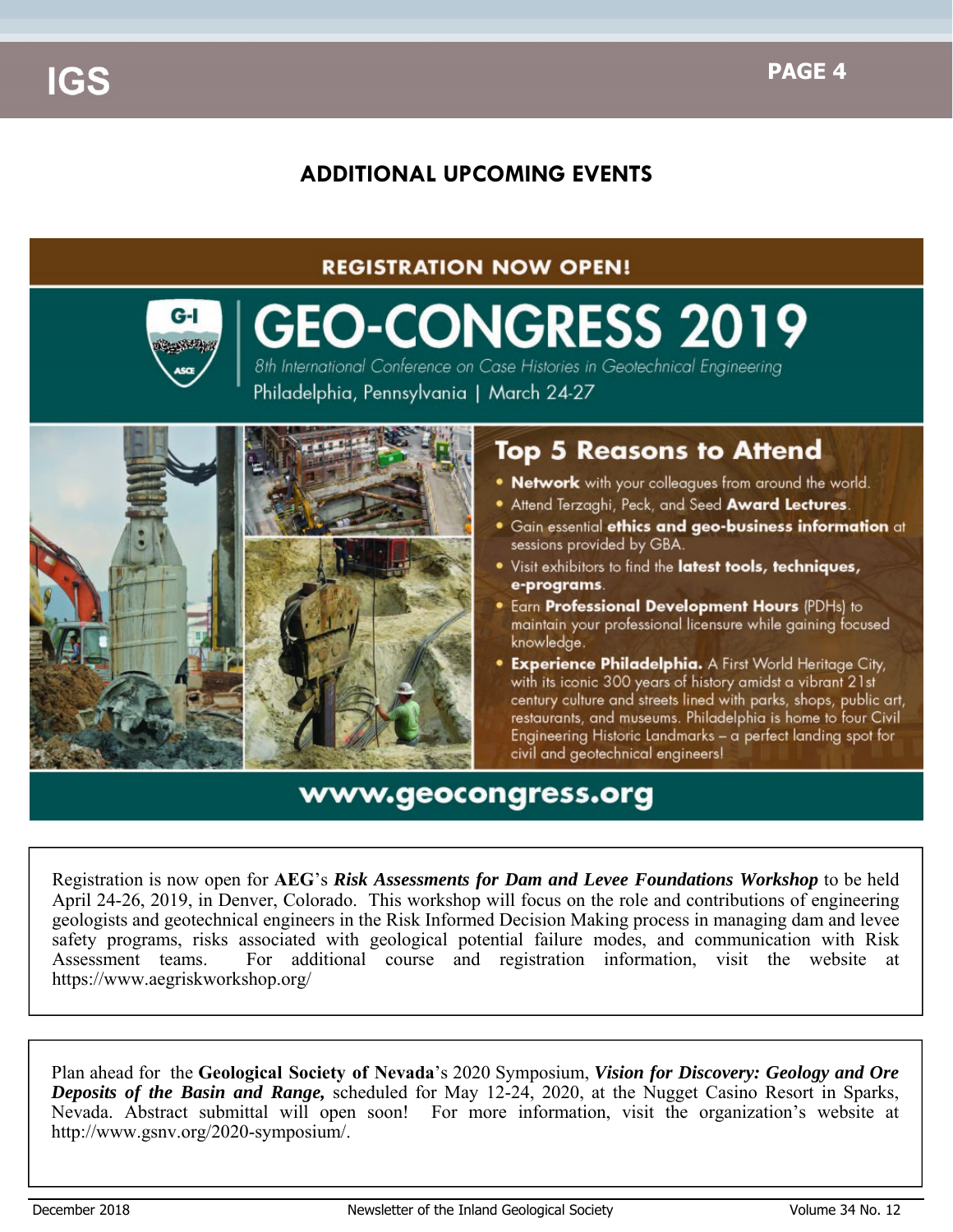# **Upcoming Meetings/Events**

#### **Inland Geological Society**

The Inland Geological Society typically meets the first Wednesday or Thursday of each month. On Wednesday, January 9th, the speaker will be John Grammer of ESRI. For<br>more information, visit our website at visit our website at www.inlandgeo.org.

#### **South Coast Geological Society**



Monthly dinner meetings are typically the first Monday of each month. The December meeting has not been announced yet. For more information, visit the association website at www.southcoastgeo.org.

#### **AEG—Southern California Chapter**



The AEG — Southern California Chapter typically meets the second Wednesday of each month at Victorio's Ristorante in North Hollywood. The December meeting has not been announced vet. For more information, visit the association website at

www.aegsc.org.

#### **AEG—Inland Empire Chapter**



The AEG — Inland Empire Chapter typically meets the third Wednesday of each month at Pinnacle Peak Steakhouse, 2533 S. La Cadena Drive, Colton. The December meeting has not been announced yet. For more information, visit the

association website at www.aegsc.org/chapters/ inlandempire.

#### **Rock & Gem Shows—various locations**

Various rock and mineral shows will be held throughout southern California. To find one near you, visit www.rockngem.com, then select the Show Dates tab.

#### **San Diego Association of Geologists**



Meetings are usually held the third Wednesday evening of each month. The December 19th meeting will feature Tom Demere of the San Diego Natural History Museum. For more information, visit the association website at www.sandiegogeologists.org.

#### **Los Angeles Basin Geological Society**



Monthly lunch meetings are typically the 4th Thursday of each month from  $11:30$  am to  $1:00$  pm at the Willow Street Conference Center, 4101 E. Willow Street, Long Beach. The December meeting has not been announced

yet. For more information, visit the association website at www.labgs.org.

# **Get Your IGS Coffee Mug!**

IGS coffee mugs are available at the monthly meetings for \$10. Get yours at the upcoming meeting!